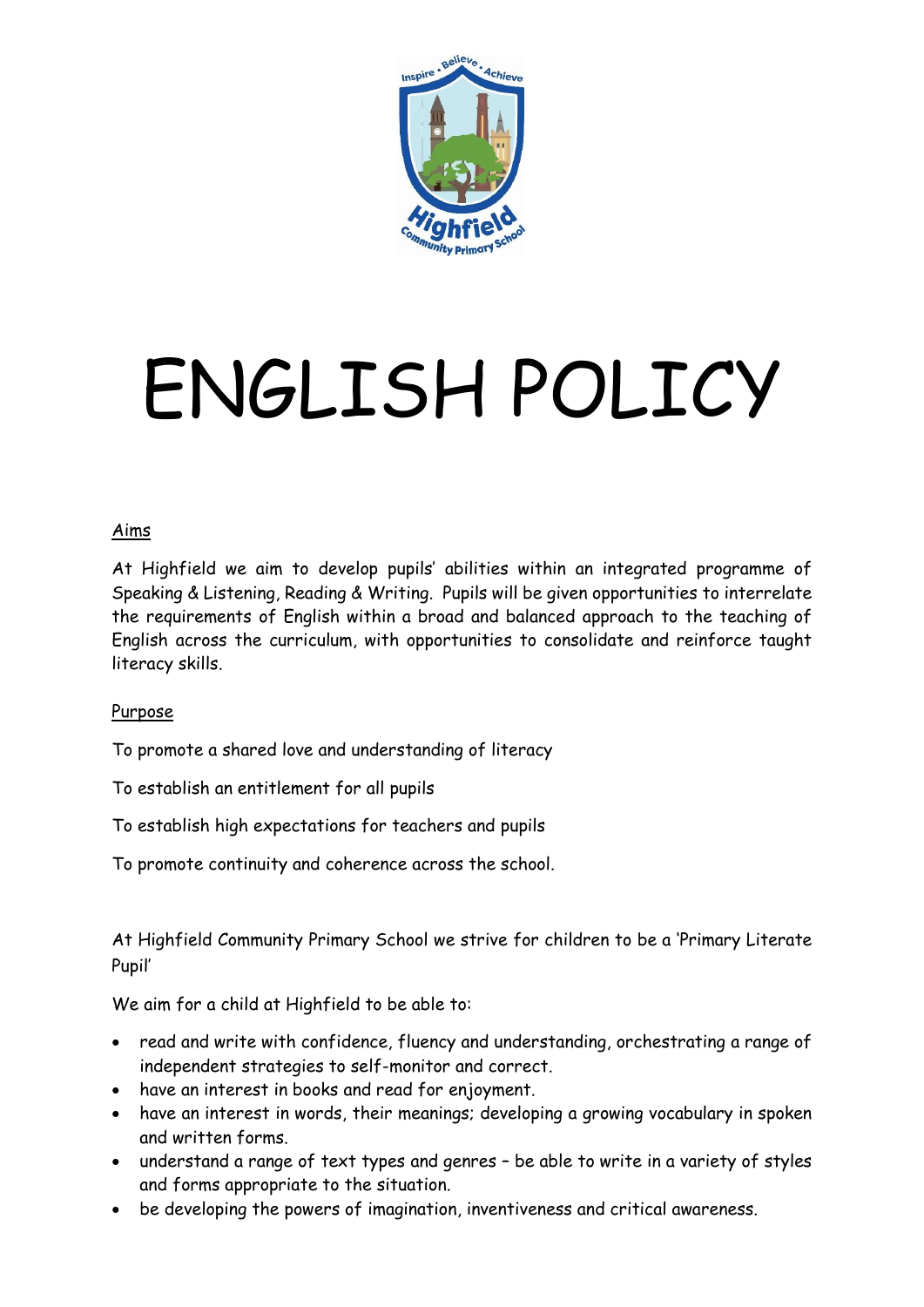have suitable technical vocabulary to articulate their responses.

#### Statutory Requirements

Statutory requirements for the teaching and learning of English are laid out in the National Curriculum English Document (2014) and in the Communication, Language and Literacy section of the Curriculum Statutory Guidance for the Foundation Stage (2017).

#### **In the Foundation Stage (Nursery and Reception)** children should be given opportunities to:

- speak and listen and represent ideas in their activities.
- use communication, language and literacy in every part of the curriculum.
- become immersed in an environment rich in print and possibilities for communication.
- practise their reading and writing skills in focused and independent activities.

**At Key Stage One (Years 1 and 2),** children should learn to speak confidently and listen to what others have to say. They should begin to read and write independently and with enthusiasm and in all areas of the curriculum. They should use language to explore their own experiences and imaginary worlds. They will apply their phonic knowledge in all reading and writing. They will be taught to construct grammatically correct sentences.

**At Key Stage Two (Years 3-6),** children should learn to change the way they speak and write to suit different situations, purposes and audiences. They should read a range of texts and respond to different layers of meaning in them. They should explore the use of language in literary and non-literary texts and learn how the structure of language works. They will use a fluent and legible style of handwriting. They will be taught to construct sentences that are grammatically correct. They will spell words correctly and punctuate sentences accurately.

#### Subject Organisation

The English Curriculum is delivered using the National Curriculum 2014 which forms the basis of all teaching and learning. The Early Learning Goals are followed to ensure continuity and progression from the Foundation Stage through to the National Curriculum.

Children are grouped in their classes according to age and attainment and given work that is pitched at an appropriate level with appropriate challenge for all pupils.

Planning includes:

\*Correct format for both English and phonics sessions

\*phased planning

\*class, term, phase, date

\*skills-based activities and written outcomes for each phase of the unit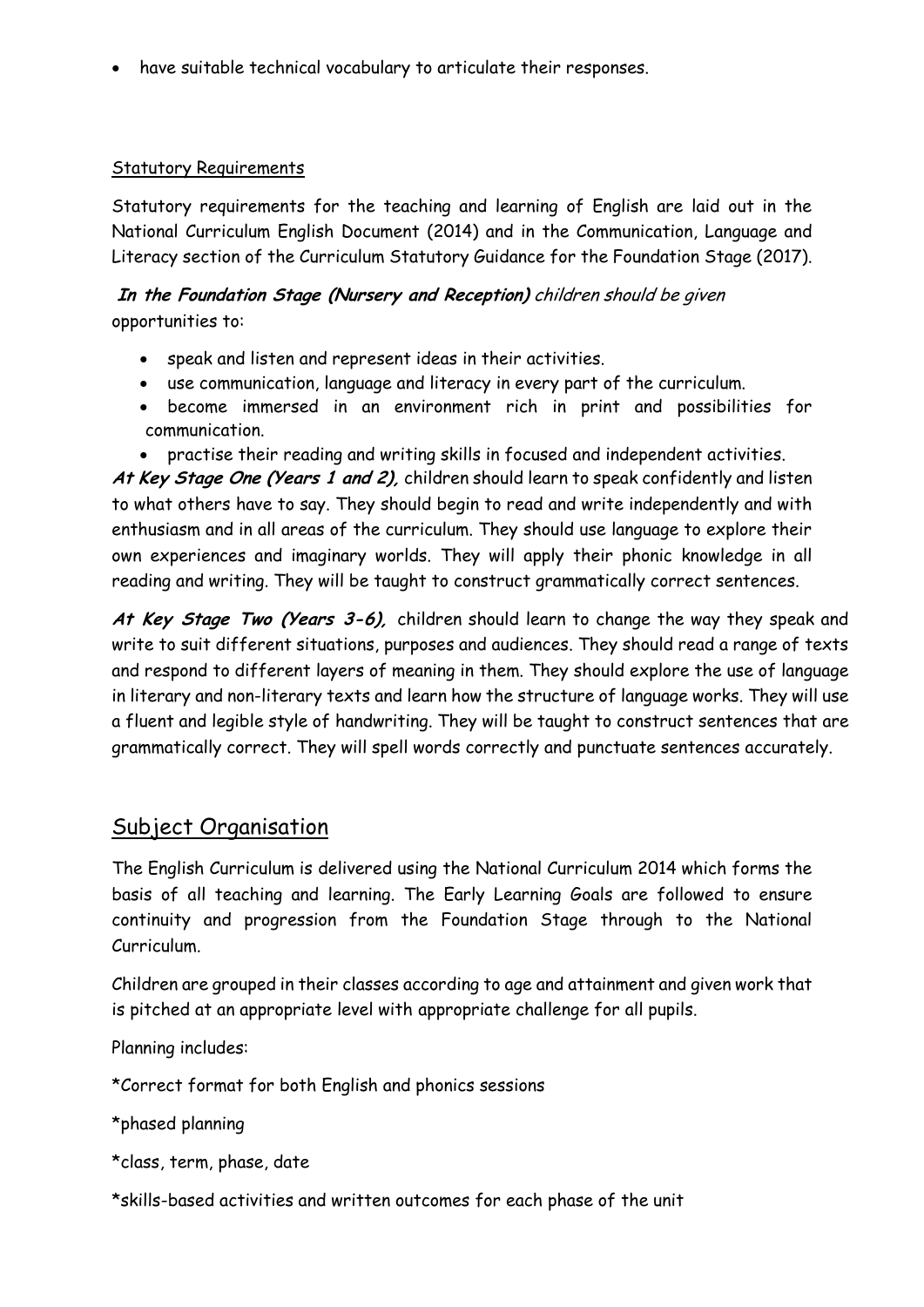\*genre & final outcome

\*learning objectives

\*grammar, punctuation and spelling (GPS)

\*TA support

\*guided/focused group activity

\*AfL opportunities/questionning

\*differentiated independent activities where appropriate for SEN

\*ICT opportunities

\*plenary

All children will produce an independent written outcome at the end of each unit.

Pupils will receive guided sessions to develop skills that are appropriate to their age (SEN – to their ability)

Curriculum maps will show where English skills will be taught/linked/applied throughout the curriculum.

## Time Allocation

The time allocated for English is in line with recommendations for key stages one and two.

In addition, it is expected that cross-curricular links will contribute to pupils' effective learning in speaking and listening, reading and writing. This is reinforced through our delivery of the curriculum. Children will also benefit from daily story sessions.

## Teaching and Learning

Teachers promote writing and look for ways to inspire and motivate pupils so that they see themselves as 'writers'. Teachers establish the purpose and audience for writing and make teaching objectives explicit to pupils so they know why they are studying a particular text type, the kind of writing skills and activities they need to undertake and what the expected outcome will be.

## Approaches to Speaking & Listening

The Four Strands of Speaking and Listening: Speaking; Listening; Group Discussion and Interaction, and Drama permeate the whole curriculum. Interactive teaching strategies are used to engage all pupils in order to raise reading and writing standards. Children are encouraged to develop effective communication skills in readiness for later life.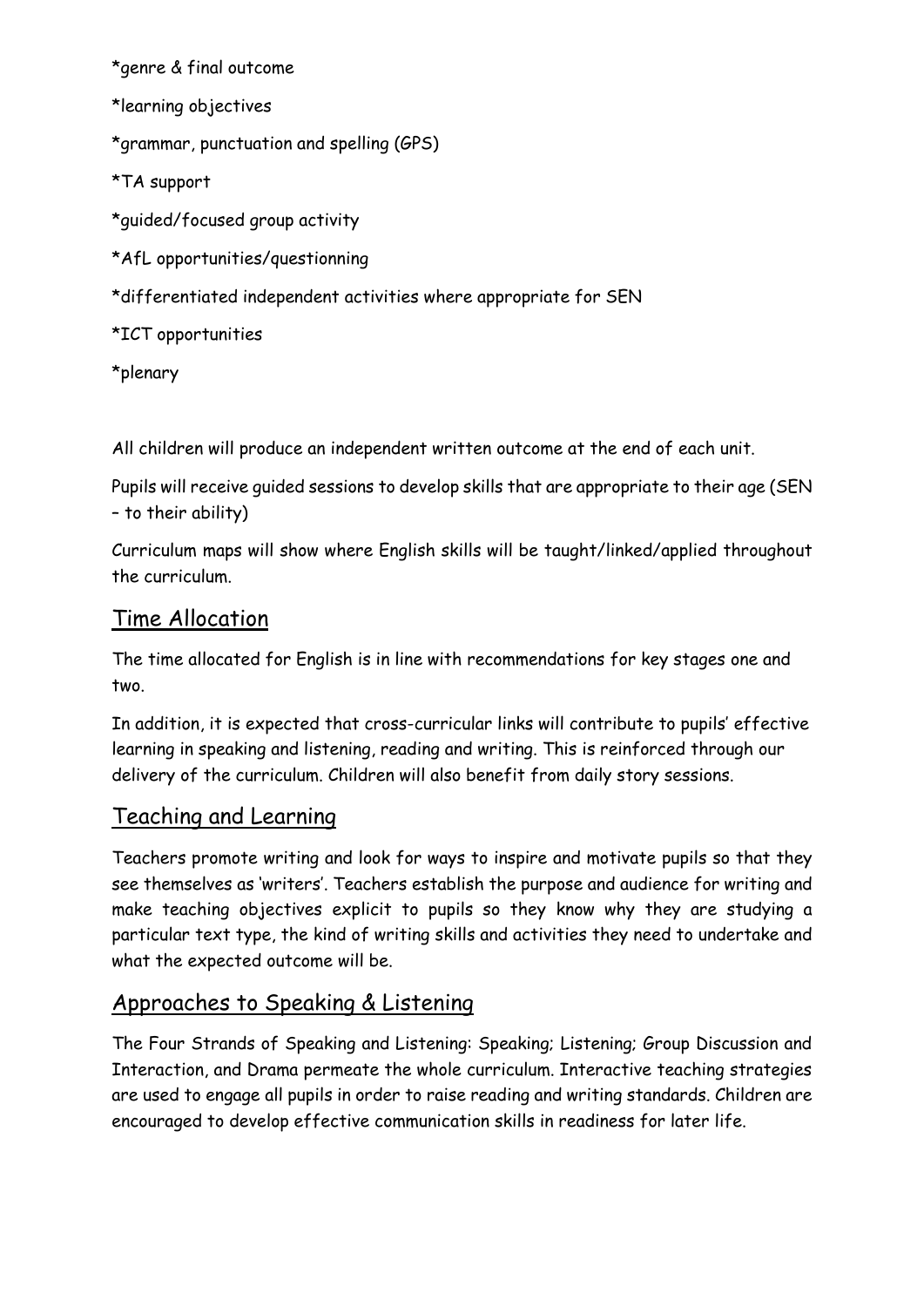## Approaches to reading

Shared reading – clear focus for teaching

Guided reading - daily sessions taught KS2 to follow scheme, KS1 to use Guided reading books and complete reading based activities linked to the text

Opportunities for independent reading

Well organised and inspiring reading corners

Phonics – taught every morning in Rec & KS1

Spelling & Grammar taught every morning in KS2

Resources – Guided reading books are banded

Links to parents – reading record, learning log - homework, reading workshops, phonics info evening, SATs evening,

Wider reading (including Library; class novel, Bug Club)

Home Reading (home reading books to link to pupil's phonics level)

Wordsmith

Visits to the local library

## Approaches to writing

English lessons will focus on the teaching of writing.

Sentences structure and grammar will be taught explicitly, skills will be linked to the genre taught

Phonics and spelling sessions taught daily

Emergent writing

Shared Writing – clear/focused modelling of skills

Guided Writing/Independent Writing – pupils to apply phonic/spelling/grammar skills

Short writing opportunities

Extended writing – Big Write sessions

Writing for a purpose

Talk for writing

Cross curricular writing

Editing and re-drafting

Handwriting – Penpals scheme

**Wordsmith**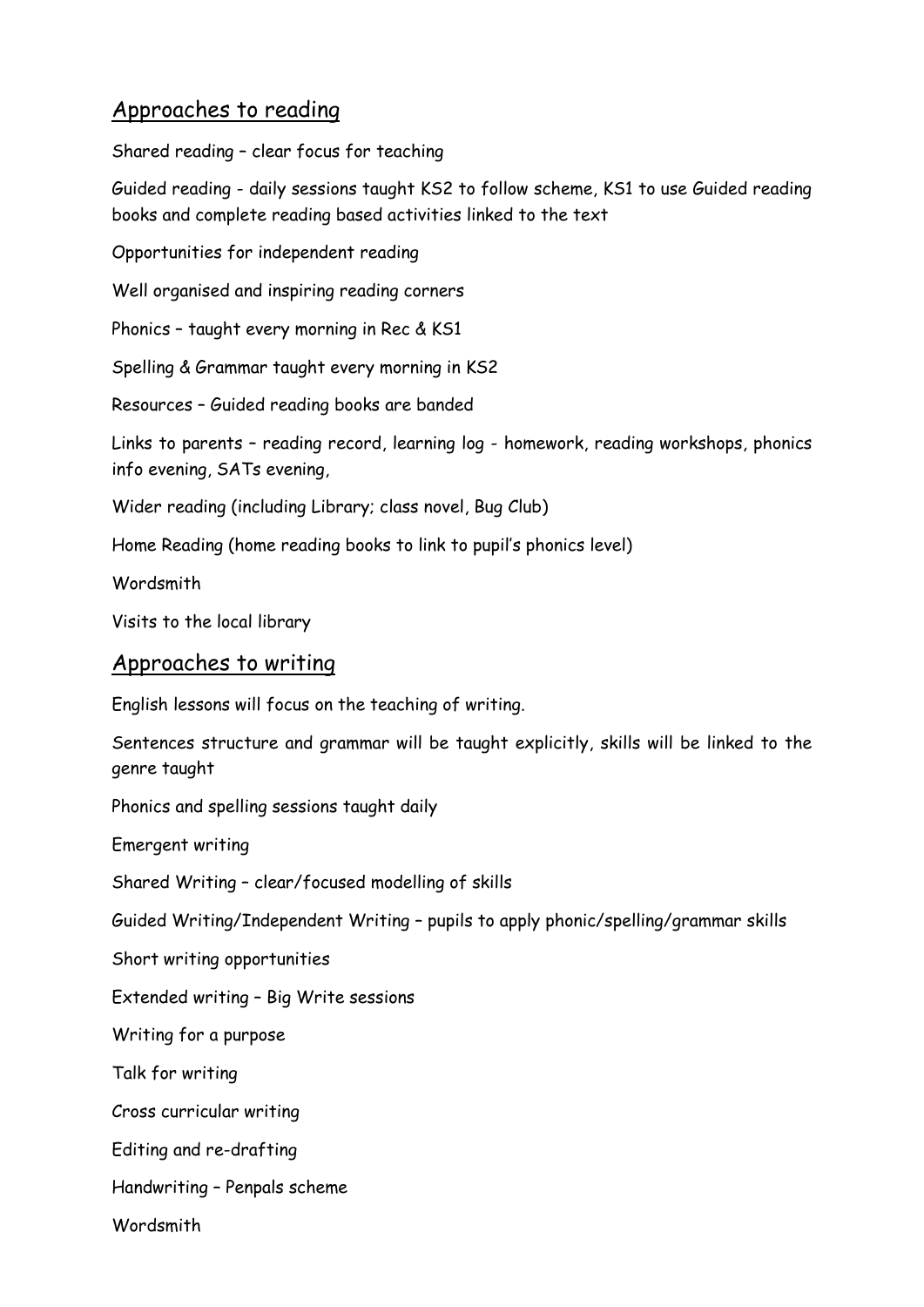## Cross curricular opportunities

Teachers will ensure pupils have opportunities to make cross-curricular links in learning. They will plan for pupils to practise and apply the skills, knowledge and understanding acquired through literacy lessons to other areas of the curriculum.

# The use of ICT

Opportunities to use ICT to support teaching and learning in Literacy will be planned for and used as and when is appropriate.

#### Assessment and target setting

Work will be assessed in line with the Assessment Policy.

Teachers will use reading and writing KLIPs assessment sheets that are used to inform planning and assess progress and attainment.

Targets are set from the gaps in learning identified from KLIPs and LAPs and data analysis.

Assessment/check up weeks are used each term to monitor progress and attainment in each class/cohort.

Assessments and analysis will inform planning and next steps for all pupils.

Y1 pupils will complete the phonics check in June.

Year 2 pupils who did not reach the standard will re-take the phonics check.

Year 2 pupils will complete tests in reading and GPS

Year 6 pupils will complete tests in reading and GPS in May.

#### **Inclusion**

We aim to provide for all children so that they achieve as highly as they can in English according to their individual abilities. We will identify which pupils or groups of pupils are under-achieving and take steps to improve their attainment. Gifted children will be identified

and suitable learning challenges and opportunities provided. (Pupils are identified through teacher assessments, pupil progress meetings and termly data analysis.)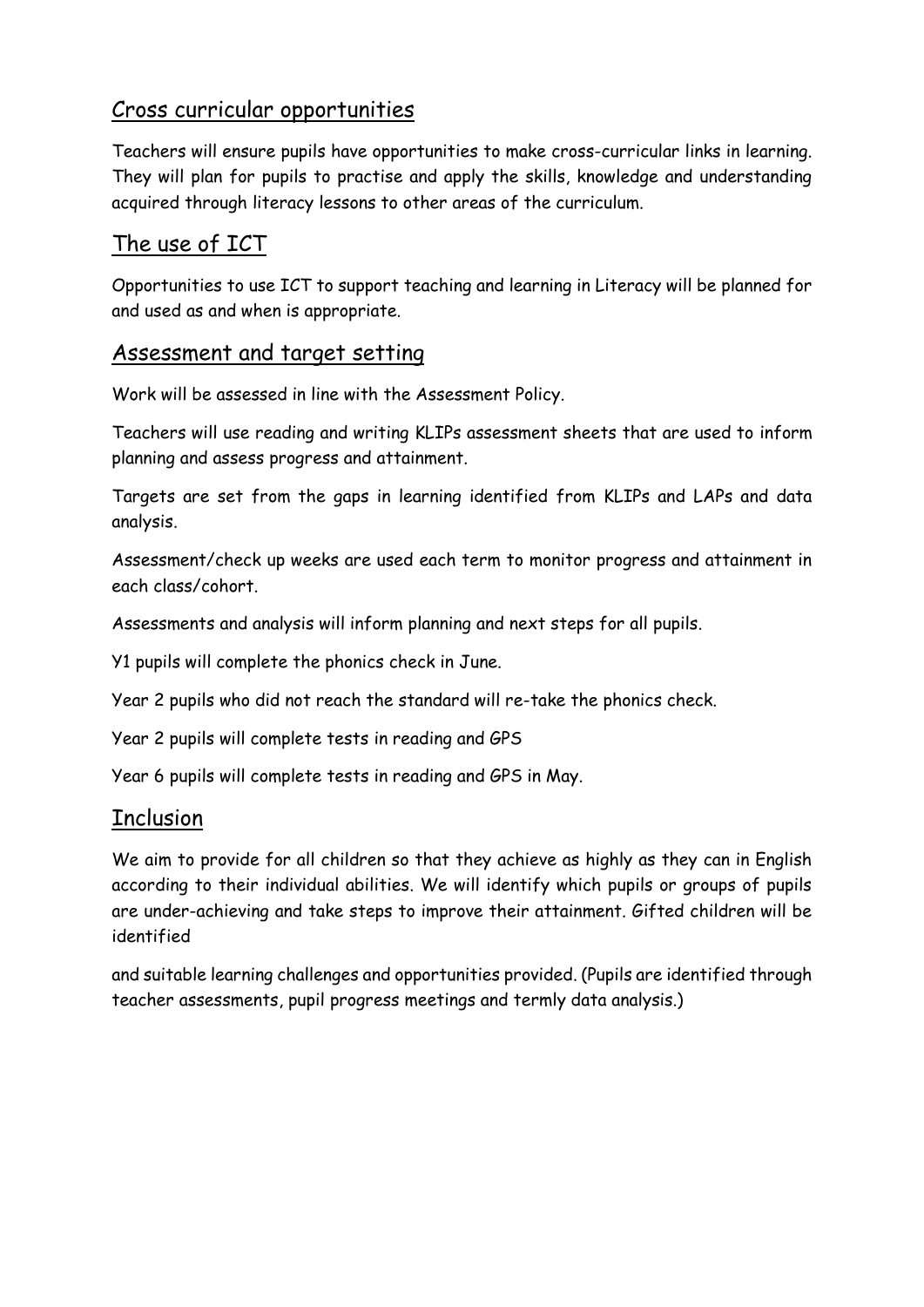# **Intervention**

A timetable of intervention programmes aims to provide extra support for all pupils who require it.

ELS and Rapid Write – Y1 fast track phonics – Y2 Guided sessions - grammar support/EAL grammar support – KS2 precision teaching – Y1 – 6 speech & language 1:1 support IDL

# Equal opportunities

All children are provided with equal access to the English curriculum. We aim to provide suitable learning opportunities regardless of gender, ethnicity or home background.

# Role of the Subject Leader

The Subject Leader should be responsible for improving the standards of teaching and learning in English through monitoring and evaluating:

- Book and planning scrutinies
- Quality of teaching and support
- Pupil progress
- Provision of English (including Intervention and Support programmes)
- The quality of the Learning Environment;
- The deployment and provision of support staff
- Resources

Taking the lead in policy development

Auditing and supporting colleagues in their CPD

Purchasing and organising resources

Keeping up to date with recent English developments